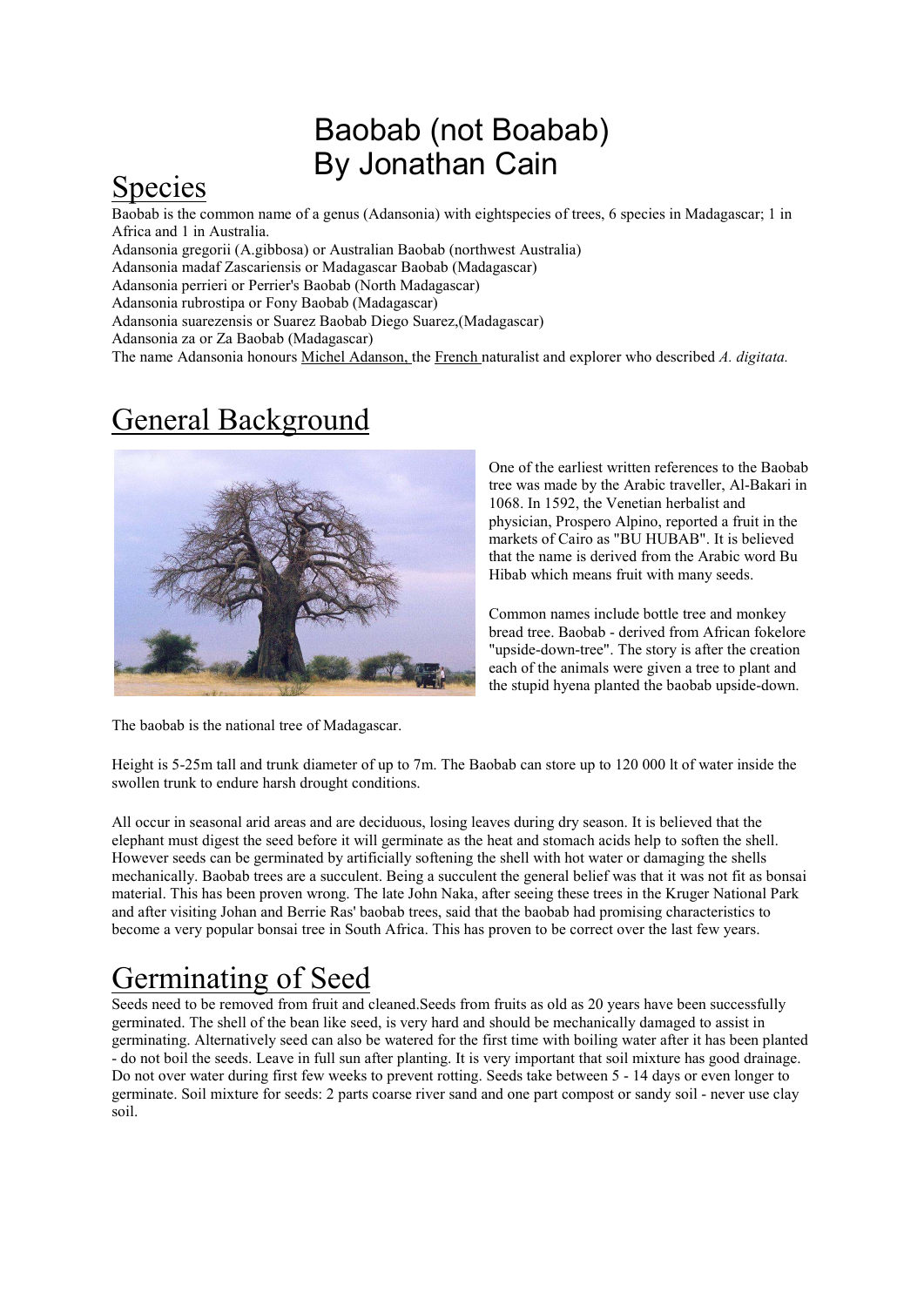

### Watering Baobabs

Once the leaves start turning yellow at the beginning of autumn - gradually slow

down watenng. Stop watering when plus minus 50% of leaves turn yellow.  $\rm Do$ 

not water trees during the dormant (winter) period. However, some people do water in winter, mainly in hot areas, but according to experience chances are very good that trees will rot and may die.

Slowly start watering again when the trees are sprouting new buds, usually mid September.

Do not over water during this period but gradually increase water and fertiliser (preferably organic) as more and more leaves develop.Only once the tree is in full leaf can it receive as much water and fertiliser as other trees. Always let the surface soil dry out a bit before watering again. Adjust watering during rainy periods.

#### Where to keep Baobab

Baobabs like direct sunlight for as long as possible during the active growing period. The more sun the better they grow. Preferably keep under a hail net or not more than 30% shade net. Never keep indoors during growing period. During winter the tree MUST be kept anywhere indoors, on a wall unit or even under the bed or in a cupboard. The tree does not need any sunlight during the cold winter months as it is completely dormant. Protect the trees from cold (below 10 deg C) and frost - It is recommended keeping them indoors, this solves the problem of cold and frost and the temptation of watering them where they can also be displayed.

## Transplanting Baobabs

Baobabs are easy to transplant as long as you stick to the basics. Baobabs can be transplanted from September to December. Baobabs have potato like roots - it is edible (some very sweet others not). Always make sure the cut through the root is done with a sharp tool and the cut is clean - the cut should at a right angle (90 degree) with the root to keep the surface of the scar as small as possible. Always seal the cut with a mix of wood glue and flowers of sulphur to prevent rotting of the root. Some bonsai growers burn the freshly cut root. Place the cut root after the application of the flower of sulphate mix in direct sunlight to dry out for about an hour. Transplant in a deep bonsai pot and make sure the tree is anchored if a lot of roots were removed. Do not water for 7 to 14 days, keep in full sun, thereafter water sparingly in the beginning until the tree is full of leaves. Baobabs prefer a well drained soil mixture. Soil mixture of 2 parts coarse aggregate, and one part compost.

## Diseases in Baobab as Bonsai

Baobab trees have very few pests. Be careful of rootrot - too much water at the wrong time. Trees with root rot can be rescued if discovered early - cut back until there is no more sign of rot and treat the same as a newly transplanted tree. Regularly feel the base of the tree, it must remain hard because rotting always starts from the roots upwards. They may also be attacked by fungi.

# Training Baobabs as Bonsai

To obtain the quickest results, the young seedlings should be transplanted in a big container. The bigger the better. The container should stand on the ground to give the roots the opportunity to grow through the enlarged drainage holes into the ground. Alternatively on top of another large pot filled with soil. This will result in very fast developing trees. The roots inside the pot must be watered to keep them alive. When the tree is transplanted the roots in the ground (larger pot) will be sacrificed and only the roots inside the growing pot will be used. The top growth needs to be trimmed back to compensate for the loss in roots. If planted to grow into open ground, in